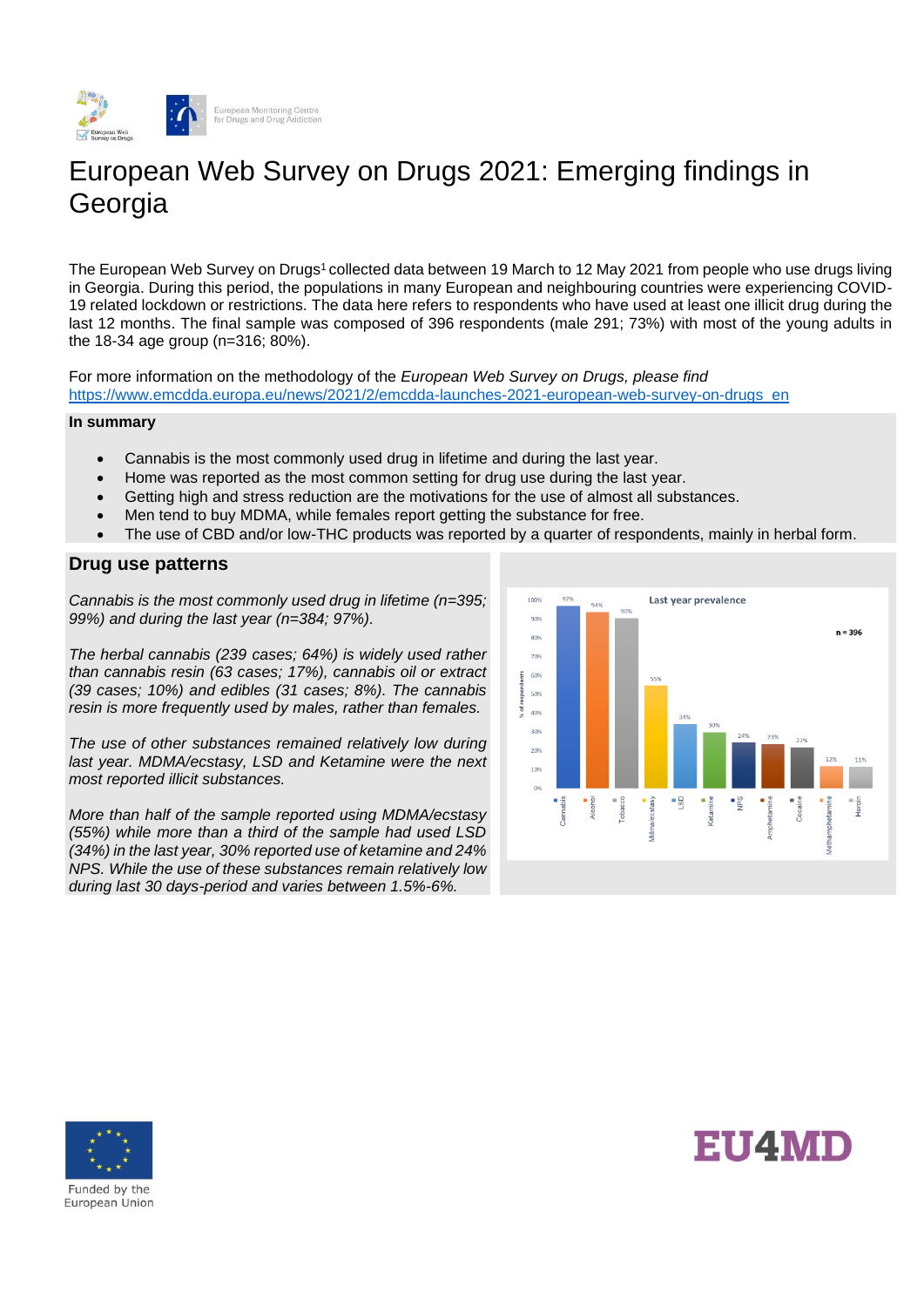### **Motivation for drug use**

*The motivations for using particular drugs often reflect the effects users expect when they use them. The survey responses suggest cannabis products (herbal, resin, oil and edible) are taken to reduce stress and relax, to get high or for fun, to improve sleep and to treat depression or anxiety.* 

*Stress reduction, relaxation, and getting high or having fun were the most stated reasons for using herbal cannabis, accounting for 70% and 69% of all cases, respectively.*

*Getting high and stress reduction were the motivations for ecstasy/MDMA use in the majority of cases, 83% and 39%, respectively.*

*Men tend to buy MDMA, while females report getting the substance for free (p= 0.003).* 





#### **Settings for drug use**

*The most commonly reported context for drug use in the last year (n=308; 79%) and last 30 days was the home.*

*Respondents indicated that they used comparatively fewer synthetic cannabinoids/cathinone, GHB/GBL, and meth/amphetamine in clubs/bars or at music festivals/parties and at home during the last month or last year than in the previous year. This pattern may have been stipulated by the reduced mobility resulting from COVID-19 lockdowns.*

# **Impact of COVID-19 pandemic on drug use**

*When asked about the impact of the COVID-19 pandemic on their use of illicit drugs, respondents reported mixed experiences.* 

*Cannabis resin and herbal cannabis were reported to have been used more, while ecstasy/MDMA and methamphetamine were used less.* 







**EU4MD** 

Funded by the